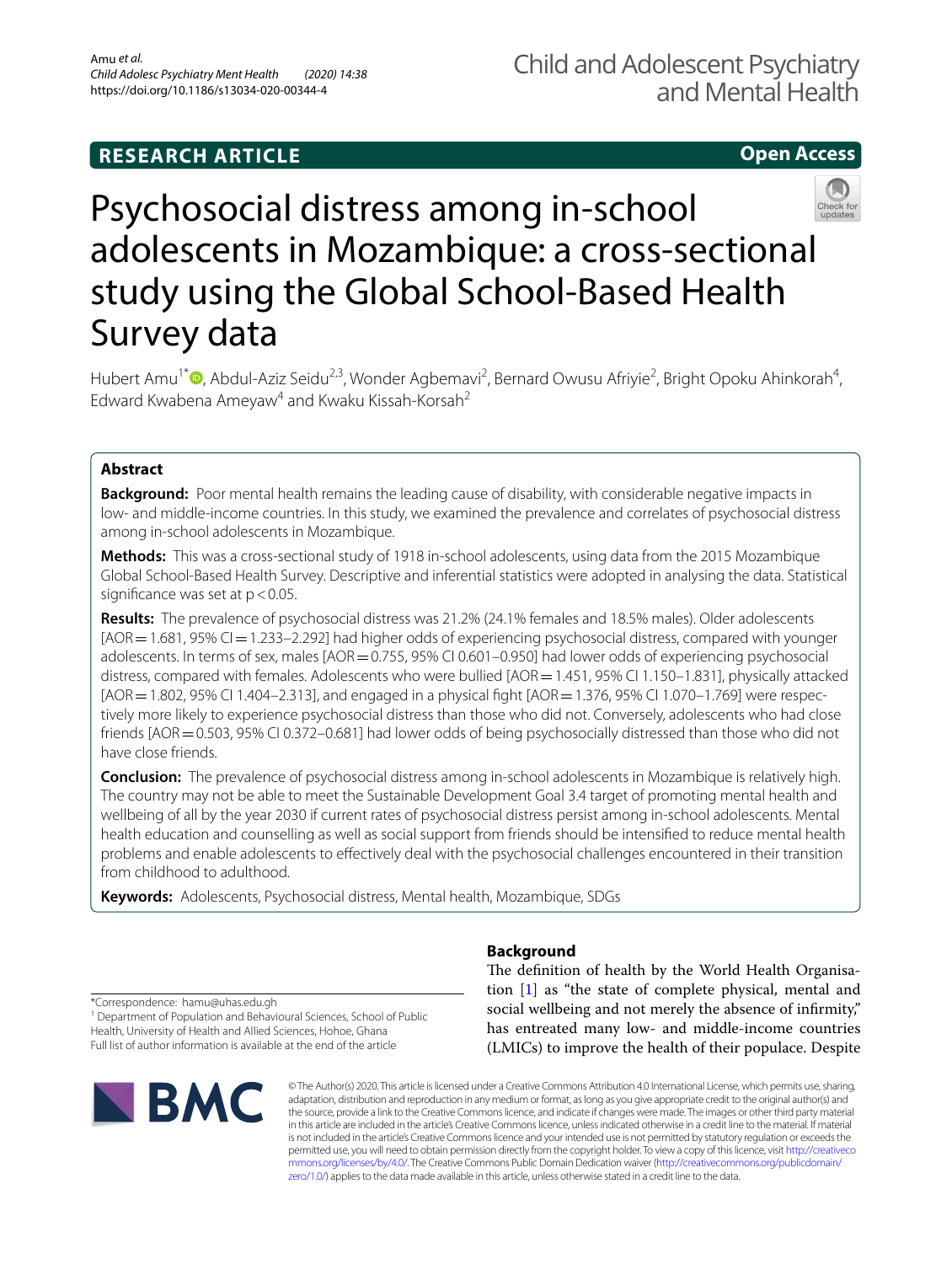several interventions and global agenda such as the Sustainable Development Goals (SDGs), mental health continues to remain one of the major public health problems in LMICs [\[2](#page-7-1)].

Poor mental health is the leading cause of disability, with considerable negative impacts in LMICs [\[3](#page-7-2)]. According to the WHO [[3](#page-7-2)], mental health conditions account for 16% of the burden of disease and injury in people aged 10–19 years. The 2018 World Drug Report stated that half of all mental health conditions start by 14 years of age, but most cases are undetected and untreated [[4\]](#page-7-3). Most often, signs of poor mental health are overlooked for several reasons, such as a lack of knowledge or awareness about mental health among health workers, or stigma which even prevents adolescents from seeking help [[4\]](#page-7-3).

The most common mental disorders in sub-Saharan Africa (SSA) are depression and anxiety  $[5, 6]$  $[5, 6]$  $[5, 6]$ . The prevalence of depression and major depressive disorder in the sub-region ranges from 40% to 55% [\[7](#page-7-6)]. Among the child and adolescent populations, mental health issues are common. Fourteen percent have mental health problems and nearly 10% have diagnosable psychiatric disorders [[7\]](#page-7-6).

In Mozambique, limited priority is given to the prevention, care, and treatment of mental health disorders, in comparison with other health conditions [\[8\]](#page-7-7). As of 2011, only 16% of the total health budget for the country was allocated toward mental health services  $[9]$ . This neglect of service provision happens at a period when mental, neurological, and substance use disorders are considered as the primary drivers of disability worldwide. According to the World Health Organization's Assessment Instruments for Mental Health Systems (WHO-AIMS), the most common outpatient psychiatric consultations in Mozambique are for epilepsy (53%), child mental disorders (15%), and schizophrenia (14%) [[8](#page-7-7)].

One of the commonest mental health conditions among adolescents is the development of psychosocial distress  $[10]$  $[10]$ . This is because, at this age, they are generally exposed to strain and stress due to several problems such as meeting the expectations for sexual and social relationships, homework, and examination  $[10]$  $[10]$ . These expectations incline them toward psychosocial distress. Psychosocial distress is an emotional state or mood characterised by the feeling of loneliness, sadness, anxiety, suicidal ideation, and self-consciousness [\[11\]](#page-7-10). Suicide, for instance, is the third leading cause of death in adolescents 15–19 years old [\[12\]](#page-7-11).

Several factors have been identifed to be associated with psychosocial distress among adolescents. Data from the US National Longitudinal Study of Adolescent Health found that single and social-parent family structure is adversely associated with emotional adjustment, depression, adolescent delinquency, cognitive skills, school engagement, school problems, and grade point average  $[13-15]$  $[13-15]$  $[13-15]$ . Individual and socio-cultural factors such as female sex, lower formal education and lower socioeconomic status, lack of social support, and stressful life events have also shown to be important contributors  $[16]$  $[16]$ .

In SSA, studies have been conducted to examine the potential correlates of psychosocial distress among inschool adolescents in Tanzania [[17,](#page-7-15) [18](#page-7-16)] and Zambia [[19\]](#page-7-17). Currently, there is a paucity of empirical literature on psychosocial distress among in**-**school adolescents in Mozambique. This is essential because a study has identifed children and adolescents in Mozambique as the cohort with high odds of mental disorders, including psychosocial distress [[20\]](#page-7-18). Due to this, the present study examined the prevalence and correlates of psychosocial distress among adolescents in Mozambique. The study is essential in contributing to the knowledge base and would inform interventions needed to reduce psychosocial distress among in-school adolescents in Mozambique. Potential correlates identifed in this study will help Government and non-governmental organisations focused on improving mental health in Mozambique to channel the majority of their resources to the major factors predisposing in-school adolescents to psychosocial distress.

# **Methods**

## **Data source**

This study was cross-sectional and used data from the 2015 Mozambique Global School-Based Health Survey (GSHS) collected using a clustered sample design. The Mozambique GSHS was conducted in 2015 by WHO in collaboration with the United Nations Children's Fund (UNICEF), United Nations Educational, Scientifc and Cultural Organization (UNESCO), and The Joint United Nations Programme on HIV and AIDS (UNAIDS) with technical assistance from the Centres for Disease Control and Prevention (CDC)  $[21]$  $[21]$ . The GSHS aims to provide data on health and social behaviours among in-school adolescents. The Mozambique GSHS was a school-based survey of students in Class 8–12. A two-stage cluster sample design was used to produce data that are representative of all students in class 8–12 in Mozambique.

The initial stage of the sampling was characterised by the selection of schools with probabilities proportional to enrolment size. This was followed by a random selection of classes and all students in selected classes. The Mozambique GSHS measured alcohol use, dietary behaviours, drug use, hygiene, mental health, physical activity, sexual behaviours, tobacco use, violence and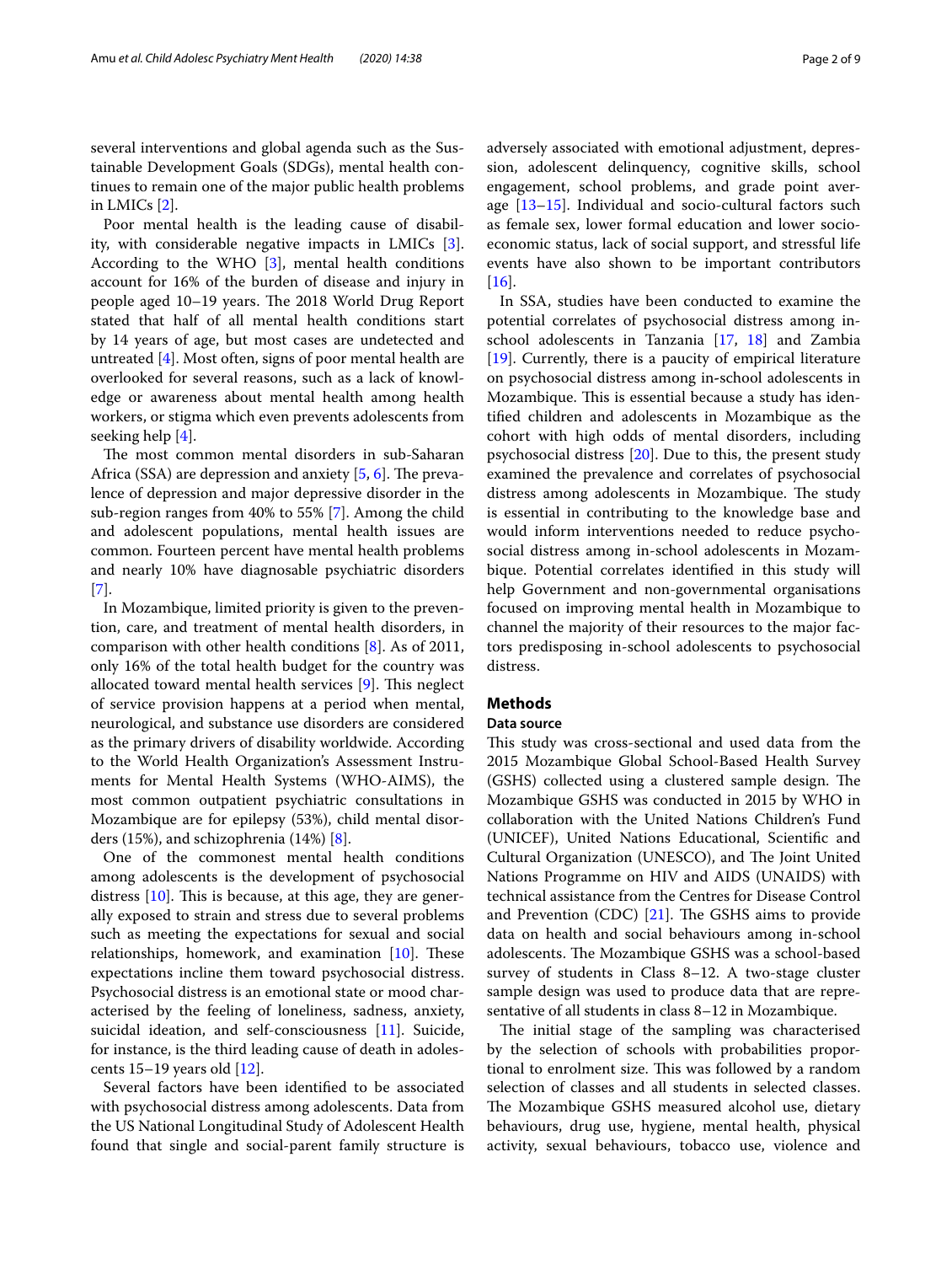unintentional injury. The students answered the survey questionnaires on a computer scannable answer sheet. The school response rate was 97%, the student response rate was 83%, and the overall response rate was 80% [\[21](#page-7-19)]. A total of 1918 students participated in the survey. Before commencement of the GSHS, permission to conduct the study was obtained from the Ministries of Health and Education. Informed consent to participate in the study was obtained from school managers and students. Students anonymously and voluntarily completed the questionnaire.

## **Study variables**

## *Outcome variable*

The outcome variable "psychosocial distress" was assessed using fve mental health indicators—loneliness, anxiety, suicidal ideation, suicidal attempt, and suicide plan—based on previous research on a similar in-school adolescent population  $[19, 21-24]$  $[19, 21-24]$  $[19, 21-24]$  $[19, 21-24]$  $[19, 21-24]$ . The original responses of these variables were transformed into dichotomous responses where  $0=$  no and  $1=$ yes (see Table [1\)](#page-3-0). In deriving the outcome variable, adolescents who reported two or more of these five mental health indicators were coded as 1, denoting psychosocial distress whilst those who had less than two of the indicators were coded otherwise '0' following categorisation from previous studies [\[19](#page-7-17)].

#### **Explanatory variables**

Sixteen explanatory variables were included in the estimations. They were sex, age, grade, alcohol use, bullied, physically attacked, truancy, ever smoked, the number of close friends, engaged in a fght, parental or guardian supervision, getting help from friends, physical activity, parental connectedness, experience of hunger, and parental bonding. The coding and selection of these variables were based on previous studies [[11,](#page-7-10) [19](#page-7-17), [23](#page-7-21), [24](#page-7-20)] and their availability in the GSHS dataset. Detailed descriptions of the variables and coding are presented in Table [1](#page-3-0).

#### **Statistical analysis**

The 2015 Mozambique GSHS dataset has more than 5% of values that are missing at random (MAR) pattern. To account for the consistency of the dedicated sample size values of each variable throughout the analyses, we adopted a multiple imputation method to handle the missing values [[25](#page-7-22), [26](#page-7-23)]. A full conditional specifcation method was used after automatic command scanned for the data which were missing at random. A maximum of five imputations was run to allow for >  $97%$  efficiency [[26\]](#page-7-23). Data analyses were performed using STATA version 14.2 software for Mac OS. Due to the nature of the study design, a weighting factor was used in the analysis to refect the likelihood of sampling each pupil and to reduce bias by compensating for difering patterns of nonresponse. A descriptive analysis was done to describe the general characteristics of the study population and the prevalence of psychosocial distress and reported p-values of Pearson's Chi Square (bivariate analysis).

The explanatory variables with  $p$  value less than  $0.05$ (statistically signifcant) were included in the multivariate analysis. The variables which were statistically significant in the multivariable analysis were then discussed. Multicollinearity was checked with the Variance Infation Factor (Mean VIF=1.06, Maximum VIF=1.17, Minimum  $VIF = 1.02$ ). The multivariable analysis in the form of a binary logistic regression model was used to determine the strength of association between the explanatory and the outcome variable. The results from the regression analyses were presented as adjusted odds ratios (AOR). The choice of reference categories for all the explanatory variables was informed by previous studies [\[11](#page-7-10), [19](#page-7-17), [23](#page-7-21), [24\]](#page-7-20).

# **Results**

## **Descriptive results**

Table [2](#page-4-0) presents the background characteristics and the prevalence of psychosocial distress among in-school adolescents. The prevalence of psychosocial distress was 21.2% (24.1% female and 18.5% male). It was higher among older adolescents (23.4%) than younger ones (15.8%). Adolescents who reported being hungry (28.1%), those who were bullied (28.6%), those who engaged in a physical fght (26.9%), those who smoked (34.4%), and those who were physically attacked (29.2%) respectively reported higher proportions of psychosocial distress. Similarly, adolescents who did not have close friends (37.1%) and those who were truant reported higher proportions of psychosocial distress. Our Chi square analysis showed that age, sex, hunger, being bullied, engagement in a physical fght, smoking, being physically attacked, engagement in physical activity, truancy, having close friends, having peer support, and parents' understanding of problems and worries showed statistically signifcant associations with psychosocial distress (Table [2](#page-4-0)).

Table [3](#page-5-0) presents results on the multivariable logistic regression analysis of the correlates of psychosocial distress. Older adolescents  $[AOR=1.681, 95%$  CI 1.233–2.292] were more likely to experience psychosocial distress than younger adolescents. Adolescents who experienced hunger [AOR=1.614, 95% CI 1.157–2.250], were bullied [AOR=1.451, 95% CI 1.150–1.831], physically attacked [AOR=1.802, 95% CI 1.404–2.313], and those who engaged in a physical fight  $[AOR=1.376, 95\%]$ CI 1.070–1.769] were respectively more likely to experience psychosocial distress than those who did not.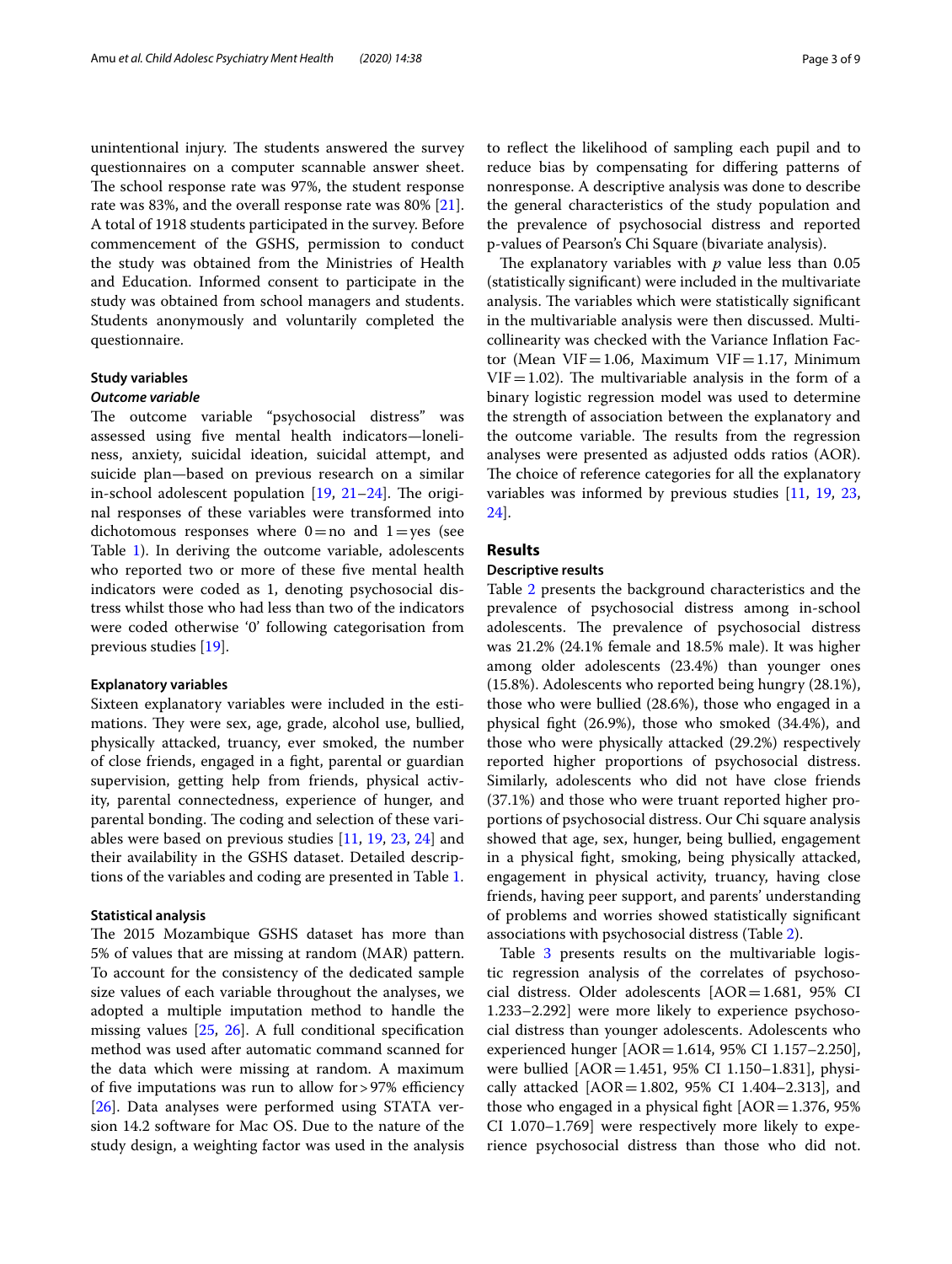# <span id="page-3-0"></span>**Table 1 Description of the study variables**

| <b>Variables</b>                                                            | Question                                                                                                                    | Response options and recoding                                                                                                  |
|-----------------------------------------------------------------------------|-----------------------------------------------------------------------------------------------------------------------------|--------------------------------------------------------------------------------------------------------------------------------|
| Outcome variable                                                            |                                                                                                                             |                                                                                                                                |
| Psychosocial distress                                                       | Assessed using three mental health measures                                                                                 | 0-5 (Coded as $1 = 2-5$ and $0 = 2$ )                                                                                          |
| Loneliness                                                                  | During the past 12 months, how often have you<br>felt lonely?                                                               | $1 =$ never, $2 =$ rarely, $3 =$ sometimes, $4 =$ most of<br>the time to $5 =$ always (coded as $1 - 3 = 0$ and<br>$4 - 5 = 1$ |
| Anxiety                                                                     | During the past 12 months, how often have you<br>been so worried about something that you<br>could not sleep at night?      | 1 = never to 5 = always (coded $1-3 = 0$ and $4 -$<br>$5 = 1$                                                                  |
| Suicide plan                                                                | During the past 12 months, did you make a plan<br>about how you would attempt suicide?                                      | $1 = Yes$ 2 = No Coded (1 = Yes and 0 = No)                                                                                    |
| Suicidal attempt                                                            |                                                                                                                             | $1 = Yes$ 2 = No Coded (1 = Yes and 0 = No)                                                                                    |
| Suicidal ideation                                                           |                                                                                                                             |                                                                                                                                |
| Explanatory variables                                                       |                                                                                                                             |                                                                                                                                |
| Age                                                                         | Custom age                                                                                                                  | $1 = 12$ , $2 = 13$ , $3 = 14$ , $4 = 15$ , $5 = 16$ , $6 = 17$ ,<br>$7 = 18$ years (coded as $0 = 12 - 14$ , $15 += 1$ )      |
| Sex                                                                         | Sex                                                                                                                         | $1 =$ male, $2 =$ female                                                                                                       |
| Grade                                                                       | In what grade are you?                                                                                                      | $1 = 8$ th                                                                                                                     |
|                                                                             |                                                                                                                             | $2 = 9th$                                                                                                                      |
|                                                                             |                                                                                                                             | $3 = 10$ th                                                                                                                    |
|                                                                             |                                                                                                                             | $4 = 11$ th                                                                                                                    |
|                                                                             |                                                                                                                             | $5 = 12th$                                                                                                                     |
| Hunger (proxy of socioeconomic status)                                      | Went hungry past 30 days                                                                                                    | $1 =$ never, $2 =$ rarely, $3 =$ sometimes, $4 =$ most of<br>the times, $5 =$ always (coded $1 - 3 = 0$ , $4 - 5 = 1$ )        |
| Alcohol use                                                                 | During the past 30 days, on how many days did<br>you have at least one drink containing alcohol?                            | $1 = 0$ days; to $7 =$ All 30 days (coded as $1 = 0$ ;<br>and $2 - 7 = 1$                                                      |
| Smoking                                                                     | During the past 30 days, how many days did you<br>smoke cigarette?                                                          | $1 = 0$ days; to $7 =$ All 30 days (coded as $1 = 0$ ;<br>and $2 - 7 = 1$ )                                                    |
| Fight                                                                       | During the past 12 months, how many times<br>were you in a physical fight?                                                  | $1 = 0$ times; to $8 = 12$ or more times (coded<br>$1 = 0$ ; and $2-8 = 1$ )                                                   |
| <b>Bullied</b>                                                              | During the past 30 days, how were you bullied<br>most often?                                                                | $1 = 0$ times; to $8 = 12$ or more times (coded<br>$1 = 0$ ; and $2-7 = 1$ )                                                   |
| Close friends                                                               | How many close friends do you have?                                                                                         | $1 = 0$ to $4 = 3$ or more (coded as $1 = 0$ , $1 - 2 = 1$ , 3<br>or more $= 2$ )                                              |
| Truancy                                                                     | During the past 30 days, on how many days did<br>you miss classes or school without permission?                             | $1 = 0$ days, $2 = 1$ or 2 days, $3 = 3$ to 5 days, $4 = 6$<br>to 9 days, $5 = 10$ or more (coded $1 = 0$ and<br>$2 - 5 = 1$   |
| Attacked                                                                    | During the past 12 months, how many times<br>were you physically attacked?                                                  | $1 = 0$ days, $2 = 1$ or 2 days, $3 = 3$ to 5 days, $4 = 6$<br>to 9 days, $5 = 10$ or more (coded $1 = 0$ and<br>$2 - 5 = 1$   |
| Physical Activity                                                           | During the past 7 days, on how many days were<br>you physically active for a total of at least<br>60 min per day?           | $1 = 0$ days to $8 =$ all 7 days (coded $1 = 5$ or more<br>days and $0-4$ days $= 0$ )                                         |
| Helpful (Peer support)                                                      | During the past 30 days, how often were most of<br>the students in your school kind and helpful?                            | $1 =$ never, $2 =$ rarely, $3 =$ sometimes, $4 =$ most<br>of the times, $5 =$ always (coded $1-3 = 0$ ; and<br>$4-5 = 1$       |
| Parents check homework (parental supervision)                               | During the past 30 days, how often did your<br>parents or quardians check to see if your<br>homework was done?              | $1 =$ never, $2 =$ rarely, $3 =$ sometimes, $4 =$ most<br>of the times, $5 =$ always (coded $1-3 = 0$ ; and<br>$4-5 = 1$       |
| Parents understand problems and worries<br>(Parental Connectedness)         | During the past 30 days, how often did your par-<br>ents or guardians understand your problems<br>and worries?              | $1 =$ never, $2 =$ rarely, $3 =$ sometimes, $4 =$ most<br>of the times, $5 =$ always (coded $1-3 = 0$ ; and<br>$4-5 = 1$       |
| Parents know what adolescent do free time<br>(Parental or guardian Bonding) | During the past 30 days, how often did your<br>parents or guardians really know what you<br>were doing with your free time? | $1 =$ never, $2 =$ rarely, $3 =$ sometimes, $4 =$ most<br>of the times, $5 =$ always (coded $1-3 = 0$ ; and<br>$4-5 = 1$       |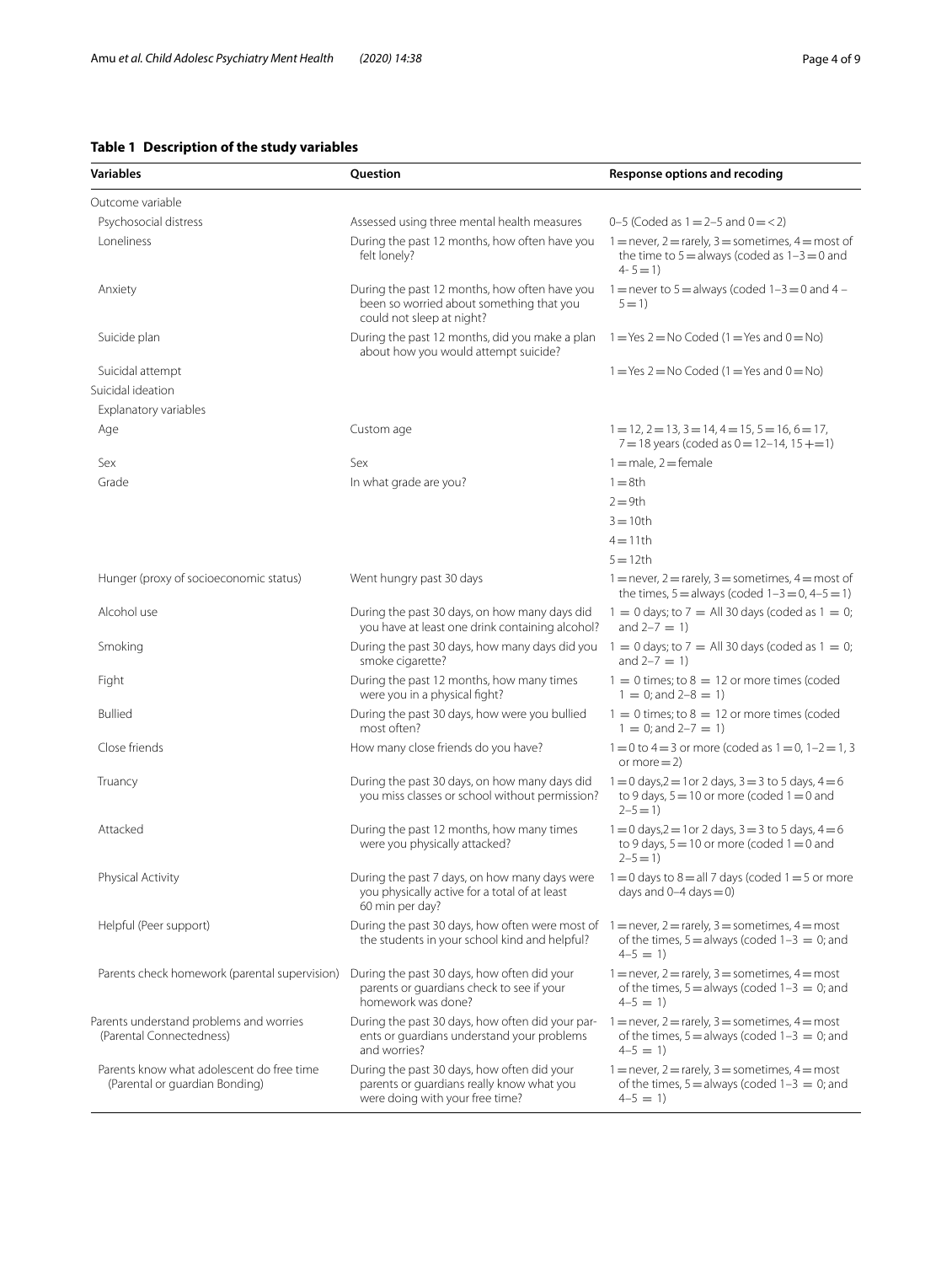# <span id="page-4-0"></span>**Table 2 Background characteristics and prevalence of psychosocial distress among in-school adolescents in Mozambique**

| <b>Variables</b>                               | $N = 1918$ |                | <b>Psychosocial distress</b> |             | Chi square $(X^2)$ (p-value) |
|------------------------------------------------|------------|----------------|------------------------------|-------------|------------------------------|
|                                                | Frequency  | Percentage (%) | No (78.8%)                   | Yes (21.2%) |                              |
| Age                                            |            |                |                              |             | 5.9(0.016)                   |
| $11 - 14$                                      | 560        | 29.2           | 84.16                        | 15.84       |                              |
| $15 - 18$                                      | 1358       | 70.8           | 76.58                        | 23.42       |                              |
| Sex                                            |            |                |                              |             | 4.9 (0.034)                  |
| Female                                         | 938        | 48.89          | 75.95                        | 24.05       |                              |
| Male                                           | 980        | 51.11          | 81.51                        | 18.49       |                              |
| Grade                                          |            |                |                              |             | 4.9 (0.300)                  |
| 8th class                                      | 569        | 29.65          | 79.90                        | 20.10       |                              |
| 9th class                                      | 472        | 24.61          | 81.67                        | 18.33       |                              |
| 10th class                                     | 517        | 26.96          | 76.41                        | 23.59       |                              |
| 11th class                                     | 199        | 10.36          | 77.67                        | 22.33       |                              |
| 12th class                                     | 162        | 8.42           | 75.49                        | 24.51       |                              |
| Hungry                                         |            |                |                              |             | 12.5 (< 0.001)               |
| No                                             | 1708       | 89.07          | 79.64                        | 20.36       |                              |
| Yes                                            | 210        | 10.93          | 71.91                        | 28.09       |                              |
| <b>Bullied</b>                                 |            |                |                              |             | 26.1 (< 0.001)               |
| No                                             | 1145       | 59.70          | 83.81                        | 16.19       |                              |
| Yes                                            | 773        | 40.30          | 71.37                        | 28.63       |                              |
| Physical fight                                 |            |                |                              |             | 33.0(< 0.001)                |
|                                                | 1277       | 66.59          | 81.63                        | 18.37       |                              |
| No<br>Yes                                      | 641        | 33.41          | 73.13                        | 26.87       |                              |
|                                                |            |                |                              |             |                              |
| Alcohol                                        |            |                |                              |             | 0.01(0.929)                  |
| No                                             | 1716       | 89.46          | 79.25                        | 20.75       |                              |
| Yes                                            | 202        | 10.54          | 74.94                        | 25.06       |                              |
| Smoking                                        |            |                |                              |             | 5.2 (0.023)                  |
| No                                             | 1868       | 97.42          | 79.14                        | 20.86       |                              |
| Yes                                            | 50         | 2.58           | 65.56                        | 34.44       |                              |
| Physically Attacked                            |            |                |                              |             | 48.6 $(< 0.001)$             |
| No                                             | 1259       | 65.62          | 82.99                        | 17.01       |                              |
| Yes                                            | 659        | 34.38          | 70.78                        | 29.22       |                              |
| Physical activity                              |            |                |                              |             | 4.8 (0.028)                  |
| Less than 4 days                               | 1523       | 79.40          | 79.48                        | 20.52       |                              |
| $4+$                                           | 395        | 20.60          | 76.14                        | 23.86       |                              |
| Truancy                                        |            |                |                              |             | 6.6(0.010)                   |
| $\rm No$                                       | 1456       | 75.93          | 80.63                        | 19.37       |                              |
| Yes                                            | 462        | 24.07          | 73.00                        | 27.00       |                              |
| Close Friends                                  |            |                |                              |             | 28.5 (< 0.001)               |
| $\mathsf{O}\xspace$                            | 291        | 15.2           | 62.87                        | 37.13       |                              |
| $1+$                                           | 1627       | 84.8           | 81.64                        | 18.36       |                              |
| Peers support                                  |            |                |                              |             | 6.2(0.013)                   |
| No                                             | 1308       | 68.21          | 77.69                        | 22.31       |                              |
| Yes                                            | 610        | 31.79          | 81.15                        | 18.85       |                              |
| Parents checking Homework                      |            |                |                              |             | 0.1(0.725)                   |
| No                                             | 1032       | 53.79          | 78.23                        | 21.77       |                              |
| Yes                                            | 886        | 46.21          | 79.45                        | 20.55       |                              |
| Parents' understanding of problems and worries |            |                |                              |             | 4.8 (0.028)                  |
| No                                             | 1052       | 54.86          | 78.09                        | 21.91       |                              |
| Yes                                            | 866        | 45.14          | 79.65                        | 20.35       |                              |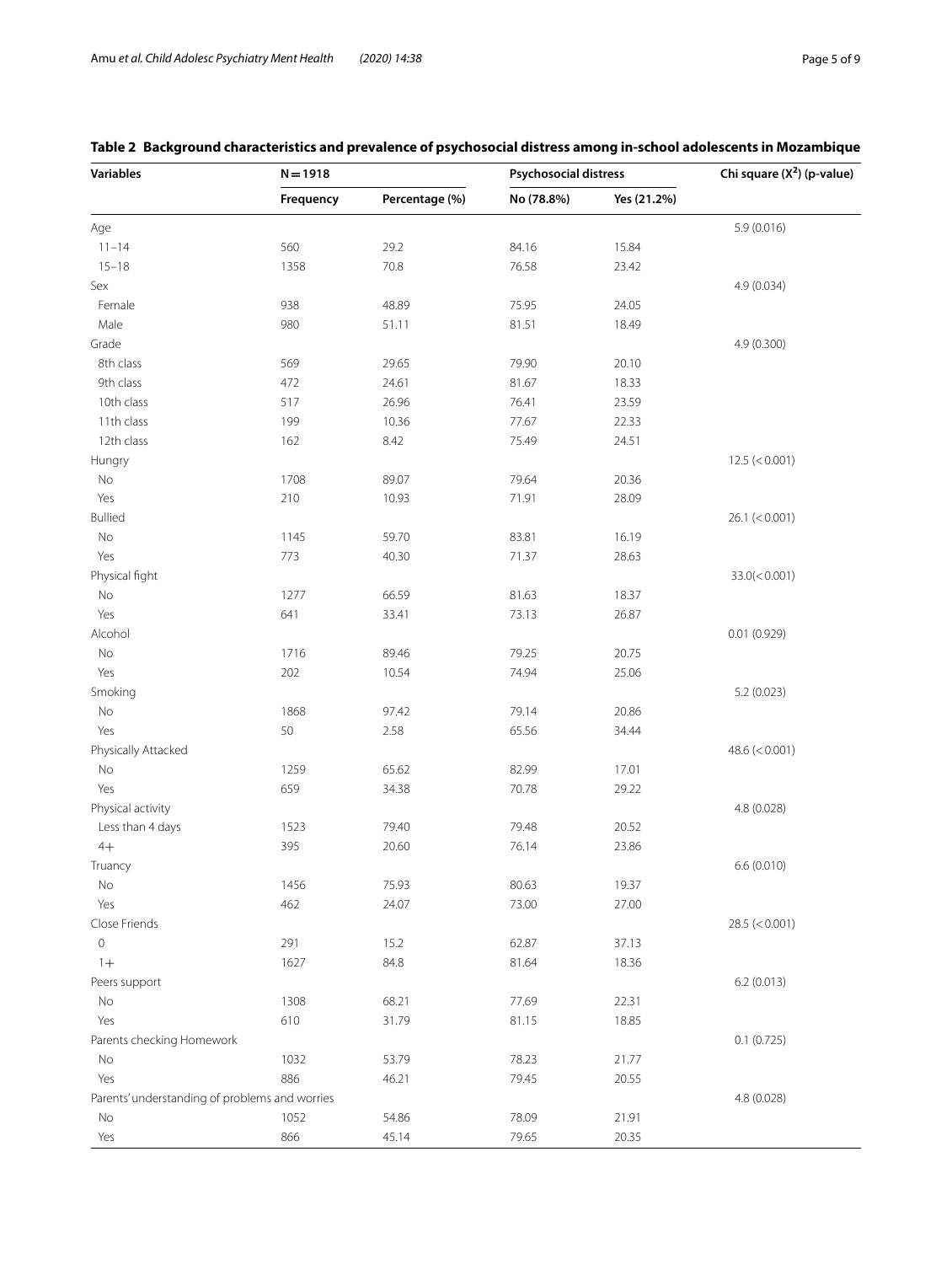| <b>Variables</b> | $N = 1918$ |                |            | <b>Psychosocial distress</b> | Chi square $(X^2)$ (p-value) |
|------------------|------------|----------------|------------|------------------------------|------------------------------|
|                  | Frequency  | Percentage (%) | No (78.8%) | Yes (21.2%)                  |                              |
| Free-time        |            |                |            |                              | 0.087(0.767)                 |
| No               | 182        | 61.61          | 78.88      | 21.12                        |                              |
| Yes              | 736        | 38.39          | 78.65      | 21.35                        |                              |

# **Table 2 (continued)**

# <span id="page-5-0"></span>**Table 3 Logistic regression analyses on the correlates of psychosocial distress among in-school adolescents in Mozambique**

| <b>Variables</b>                               | AOR [95% CI]             |  |  |
|------------------------------------------------|--------------------------|--|--|
| Age                                            |                          |  |  |
| $11 - 14$                                      | Ref                      |  |  |
| $15 - 18$                                      | 1.681**[1.233-2.292]     |  |  |
| Sex                                            |                          |  |  |
| Female                                         | Ref                      |  |  |
| Male                                           | $0.755*$ [0.601-0.950]   |  |  |
| Hunger                                         |                          |  |  |
| <b>No</b>                                      | Ref                      |  |  |
| Yes                                            | 1.614** [1.157-2.250]    |  |  |
| <b>Bullied</b>                                 |                          |  |  |
| No                                             | Ref                      |  |  |
| Yes                                            | $1.451**$ [1.150-1.831]  |  |  |
| Physical fight                                 |                          |  |  |
| No                                             | Ref                      |  |  |
| Yes                                            | 1.376* [1.070-1.769]     |  |  |
| Smoking                                        |                          |  |  |
| No                                             | Ref                      |  |  |
| Yes                                            | 1.205 [0.658-2.208]      |  |  |
| Physically attacked                            |                          |  |  |
| No                                             | Ref                      |  |  |
| Yes                                            | 1.802*** [1.404-2.313]   |  |  |
| Physical activity                              |                          |  |  |
| Less than 4 days                               | Ref                      |  |  |
| $4+$                                           | 1.241 [0.942-1.635]      |  |  |
| Truant                                         |                          |  |  |
| No                                             | Ref                      |  |  |
| Yes                                            | 1.126 [0.874-1.450]      |  |  |
| Number of close friends                        |                          |  |  |
| 0                                              | Ref                      |  |  |
| $1+$                                           | $0.503***$ [0.372-0.681] |  |  |
| Peers support                                  |                          |  |  |
| <b>No</b>                                      | Ref                      |  |  |
| Yes                                            | 0.838 [0.648-1.084]      |  |  |
| Parents' understanding of problems and worries |                          |  |  |
| No                                             | Ref                      |  |  |
| Yes                                            | 0.876 [0.691-1.110]      |  |  |
| N                                              | 1918                     |  |  |
| Pseudo R <sup>2</sup>                          | 0.062                    |  |  |

 $*$  p < 0.05,  $*$ p < 0.01,  $**$ p < 0.001; AOR, Adjusted Odds Ratio; Ref, Reference

Conversely, males [AOR=0.755, 95% CI 0.601–0.950] and adolescents who had close friends  $[AOR = 0.503,$ 95% CI 0.372–0.681] were respectively less likely to be psychosocially distressed than females and those who did not have close friends (Table [3](#page-5-0)).

# **Discussion**

This study examined the prevalence and correlates of psychosocial distress in Mozambique using the 2015 Mozambique GSHS data on in-school adolescents. The prevalence of psychosocial distress was 21.2%. Older adolescents, those who went hungry, those who were bullied, those who engaged in a physical fght, and adolescents who were physically attacked recorded signifcantly higher probabilities of being psychosocially distressed. On the other hand, males and adolescents who had close friends were less likely to experience psychosocial distress.

The prevalence of psychosocial distress observed in the present study was higher than those reported by Siziya and Mazaba [[19\]](#page-7-17) (15.7%), Seidu et al. [\[24](#page-7-20)] (16.9%), and Olga et al.  $[27]$  $[27]$  $[27]$  (10.8%) in other SSA countries. The comparatively higher prevalence of psychosocial distress found in our study refects the relatively higher mental health problems among adolescents in Mozambique. For instance, while Seidu et al. [\[28](#page-7-25)] reported the prevalence of suicidal attempt among in-school adolescents in Mozambique as 18.5%, Amare et al. [[29\]](#page-7-26) and Omigbodun [[30\]](#page-7-27) found 16.2% and 12% respectively in Ethiopia and Nigeria. The variations in the prevalence of psychosocial distress between our fndings and the other studies could be due to diferences in socio-political situations prevalent in the respective countries, which have been shown to have implications for the general mental health of pupils in school environments [\[31](#page-7-28), [32\]](#page-7-29). For instance, while Ghana, Zambia, and Benin have enjoyed over a decade of stability, socio-political conficts in Mozambique have witnessed renewed conficts leading to the assassination of the academic constitutional lawyer, Gilles Cistac, in March 2015 [\[33](#page-7-30)] as well as the current insurgency in Cabo Delgado Province [[34\]](#page-7-31).

The comparatively high prevalence of psychosocial distress found in our study comes at the backdrop that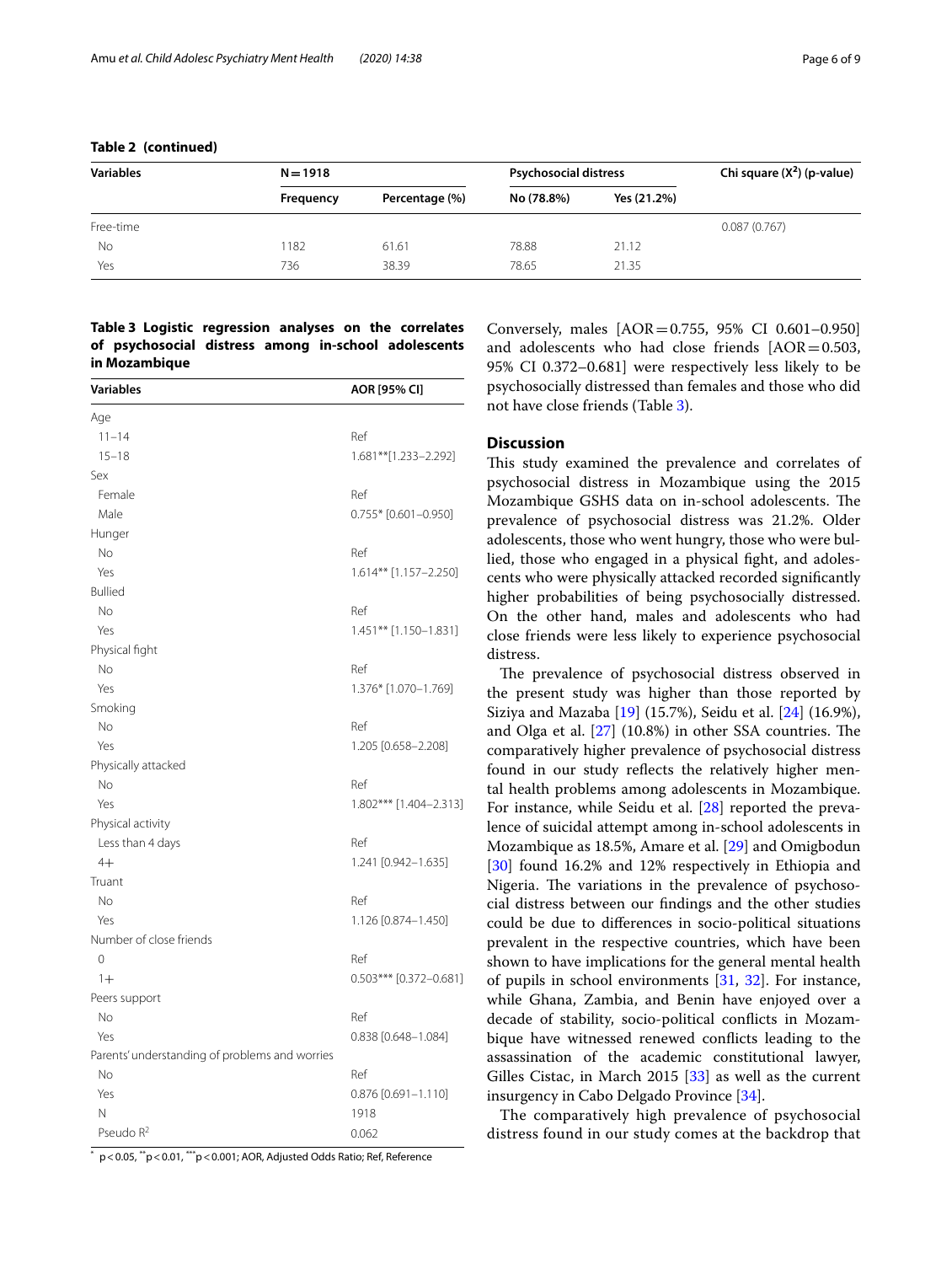as a country, Mozambique is a signatory to the SDG target of promoting mental health and wellbeing for all by the year 2030 [[35\]](#page-7-32). Promulgated in the year 2015, the SDGs are 17 global goals with 169 targets that all United Nations member countries have decided to work towards achieving by the year 2030 [\[36](#page-8-0), [37](#page-8-1)]. The SDG 3 seeks to ensure healthy lives and promote wellbeing for all at all ages and the fourth (target 3.4) out of 13 targets under goal three is what seeks to address mental health. The high prevalence of psychosocial distress observed in our study could, therefore, inhibit the country's efforts at achieving the SDG target.

We found that age served as an important correlate of psychosocial distress among in-school adolescents. Older adolescents experienced significantly higher proportions and odds of psychosocial distress than the younger ones. This corroborates findings of previous studies which argued that older adolescents experience higher rates of mental health challenges than younger ones [[38](#page-8-2), [39\]](#page-8-3). The findings may be attributed to the fact that the major transitions from childhood to adulthood begin from late adolescence, and this becomes very stressful for the young people as they try to become more self-sufficient and take decisions that shape and inform their future  $[40]$  $[40]$  $[40]$ . Decisions such as making educational plans, finding their accommodations, starting serious sexual relationships, and starting careers are usually taken at this stage  $[40]$ .

Sex was also an important correlate of psychosocial distress in our study. We found that male adolescents were less likely to experience psychosocial distress than females. This observation could be because female adolescents are more prone to sexual abuse and harassment or exploitation which have negative implications for psychosocial distress [\[16,](#page-7-14) [41\]](#page-8-5). Besides, the lower odds of psychological distress observed among males could be explained by the fact that male adolescents are more likely to form peer groups and are also more likely to confide in their friends, which helps them to mitigate the emotional problems which characterise adolescence [[42](#page-8-6), [43\]](#page-8-7).

Being bullied, engagement in a physical fight, being physically attacked, and going hungry served as factors which increased the odds of experiencing psychosocial distress in our study. Bullying has, for instance, been established as one of the persistent difficulties in schools and it has negative consequences for the physical, social, and mental health of students such as suicidal ideation and depression  $[44-46]$  $[44-46]$  $[44-46]$ . Having close friends, however, decreased the odds of experiencing psychosocial distress among in-school adolescents in our study. Our findings point to the role of social support in ameliorating the effects of mental health challenges which adolescents face as part of the vicissitudes involved in the transition from childhood to adulthood [\[47–](#page-8-10)[52](#page-8-11)].

# **Strengths and limitations**

The study made use of a dataset with a relatively large sample which gave the study the statistical power to run a rigorous analysis. Despite the important fndings made and the rigour involved in our analyses, the results should be interpreted with these limitations in mind. First, our study shares all the shortfalls associated with cross-sectional study design, most especially regarding establishing causality. Secondly, there is the possibility of recall and social desirability biases from adolescents. Thirdly, the fact that our study focused on only in-school adolescents means the results are not generalizable to all adolescents in the country [\[26](#page-7-23)]. Moreover, since the study used secondary data (GSHS), information on other variables such as socioeconomic status, religious afliation, social participation, and psychological co-morbidities that could be important in characterizing psychosocial distress could not be assessed [[53\]](#page-8-12). Some of the studies that our results were compared with at the discussion section used other assessment tools and not that of the global school-based health survey.

## **Conclusion**

Psychosocial distress is relatively high among inschool adolescents in Mozambique. Older adolescents experience higher proportions and probabilities of psychosocial distress. Mozambique may not be able to meet the SDG 3.4 target of promoting mental health and wellbeing by the year 2030 if current rates of psychosocial distress persist. For Mozambique to accelerate progress towards meeting the SDG targets of promoting mental health and wellbeing as well as ending hunger by the year 2030, we recommend that mental health education and counselling be intensifed by the Ministry of Health and other stakeholders in schools. Increased social support from family, peers, and friends is recommended to enable adolescents to efectively deal with the psychosocial challenges they are confronted with at this transition phase of their life.

#### **Abbreviations**

CDC: Centres for Diseases Control and Prevention; GSHS: Global School-Based Health Survey; UNICEF: United Nations Children's Fund; WHO: SDG: Sustainable Development Goal, World Health Organisation.

#### **Acknowledgements**

We acknowledge the WHO for providing access to the dataset upon which our results and conclusions are based. We are also grateful to Mr. Ebenezer Agbaglo of the Department of English, University of Cape Coast, Ghana for proofreading our manuscript.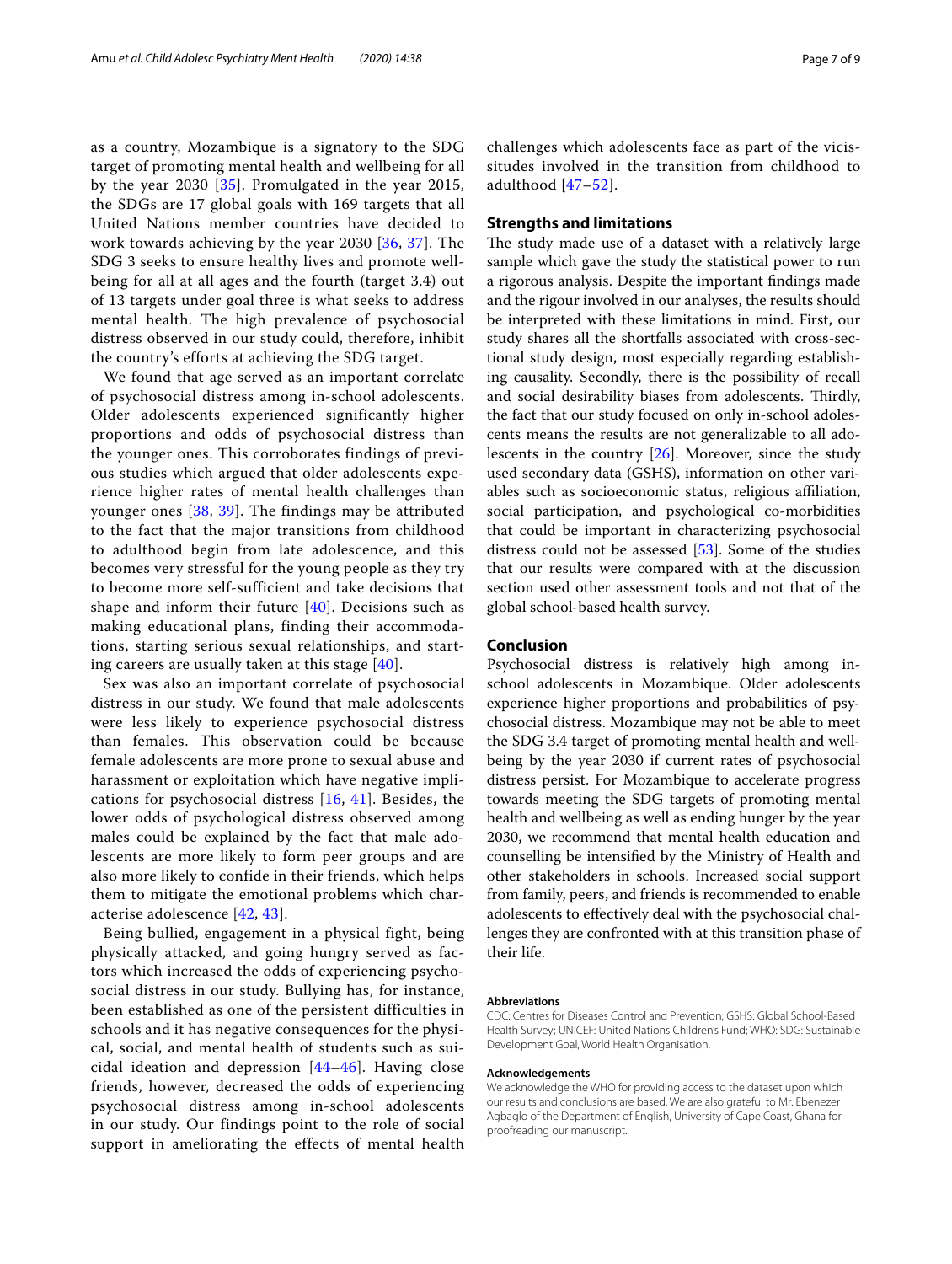#### **Authors' contributions**

AS conceived and performed the analysis. HA, AS and WA designed the frst draft of the manuscript. HA, AS, WA, BOA, BOA, EKA, and KKK revised the manuscript for intellectual content and gave consent for the version to be published. All authors have read and approved the fnal manuscript and agreed to be accountable for all aspects of the work. All authors read and approved the fnal manuscript.

#### **Funding**

This research received no funding.

## **Availability of data and materials**

The datasets analysed during the current study are available at [https://www.](https://www.who.int/ncds/surveillance/gshs/mozambiquedataset/en/) [who.int/ncds/surveillance/gshs/mozambiquedataset/en/.](https://www.who.int/ncds/surveillance/gshs/mozambiquedataset/en/)

#### **Ethics approval and consent to participate**

Not applicable.

#### **Consent for publication**

Not applicable.

## **Competing interests**

The authors declare that they have no competing interests.

#### **Author details**

<sup>1</sup> Department of Population and Behavioural Sciences, School of Public Health, University of Health and Allied Sciences, Hohoe, Ghana.<sup>2</sup> Department of Population and Health, University of Cape Coast, Cape Coast, Ghana.<sup>3</sup> College of Public Health, Medical and Veterinary Sciences, James Cook University, Townsville, QLD, Australia. <sup>4</sup> School of Public Health, Faculty of Health, University of Technology Sydney, Sydney, Australia.

#### Received: 25 April 2020 Accepted: 22 September 2020 Published online: 26 September 2020

#### **References**

- <span id="page-7-0"></span>1. World Health Organization. Constitution of the World Health Organization—basic documents, Forty-ffth edition, Supplement; 2006
- <span id="page-7-1"></span>2. Mthembu JC, Mabaso ML, Khan G, Simbayi LC. Prevalence of psychological distress and its association with socio-demographic and HIV-risk factors in South Africa: fndings of the 2012 HIV prevalence, incidence and behaviour survey. SSM Popul Health. 2017;3:658–62.
- <span id="page-7-2"></span>3. World Health Organisation. Adolescent mental health; 2018. [https://](https://www.who.int/newsroom/fact-sheets/detail/adolescent-mental-health) [www.who.int/newsroom/fact-sheets/detail/adolescent-mental-health.](https://www.who.int/newsroom/fact-sheets/detail/adolescent-mental-health)
- <span id="page-7-3"></span>4. United Nations Office on Drugs and Crime. World Drug Report, 2018. Vienna: UNODC; 2018 [https://www.unodc.org/wdr2018/.](https://www.unodc.org/wdr2018/)
- <span id="page-7-4"></span>5. Murphy W, de Menil V, Betancourt T, Collignon R, Aikins AD, Dawes A, Reich, Musisi S, Kafaar Z, Raja S, Seedat S. The culture of mental illness and psychiatric practice in Africa. Bloomington: Indiana University Press; 2015.
- <span id="page-7-5"></span>6. Sweetland AC, Belkin GS, Verdeli H. Measuring depression and anxiety in Sub-Saharan Africa. Depression Anxiety. 2014;31(3):223–32.
- <span id="page-7-6"></span>7. Doran, G.. Child and Adolescent Mental Health in Sub-Saharan Africa; 2017. [https://borgenproject.org/mental-health-in-sub-saharan-africa/.](https://borgenproject.org/mental-health-in-sub-saharan-africa/)
- <span id="page-7-7"></span>8. Wagenaar BH, Cumbe V, Raunig-Berhó M, Rao D, Kohrt BA, Stergachis A, Napúa M, Sherr K. Outpatient mental health services in Mozambique: use and treatments. Psychiatric Services. 2016;67(6):588–90.
- <span id="page-7-8"></span>9. Dos Santos PF, Wainberg ML, Caldas-de-Almeida JM, Saraceno B, de Jesus Mari J. Overview of the mental health system in Mozambique: addressing the treatment gap with a task-shifting strategy in primary care. Int J Mental Health Syst. 2016;10(1):1.
- <span id="page-7-9"></span>10. Landazabal MG. Psychopathological symptoms, social skills, and personality traits: a study with adolescents. Spanish J Psychol. 2006;9(2):182–92.
- <span id="page-7-10"></span>11. Beattie TS, Prakash R, Mazzuca A, Kelly L, Javalkar P, Raghavendra T, Ramanaik S, Collumbien M, Moses S, Heise L, Isac S. Prevalence and correlates of psychological distress among 13–14 year old adolescent girls in North Karnataka, South India: a cross-sectional study. BMC Public Health. 2019;19(1):48.
- <span id="page-7-11"></span>12. World Health Organisation. Adolescent mental health. Geneva: WHO; 2019. [https://www.who.int/news-room/fact-sheets/detail/adolescent](https://www.who.int/news-room/fact-sheets/detail/adolescent-mental-health#:%7e:text%3dSuicide%20and%20self%252Dharm%26text%3dSuicide%20is%20the%20third%20leading%20cause%20of%20death%20in%20older%2cadolescents%20living%20in%20those%20countries)

-mental-health#:~:text=[Suicide%20and%20self%2Dharm&text](https://www.who.int/news-room/fact-sheets/detail/adolescent-mental-health#:%7e:text%3dSuicide%20and%20self%252Dharm%26text%3dSuicide%20is%20the%20third%20leading%20cause%20of%20death%20in%20older%2cadolescents%20living%20in%20those%20countries)=Suici [de%20is%20the%20third%20leading%20cause%20of%20death%20](https://www.who.int/news-room/fact-sheets/detail/adolescent-mental-health#:%7e:text%3dSuicide%20and%20self%252Dharm%26text%3dSuicide%20is%20the%20third%20leading%20cause%20of%20death%20in%20older%2cadolescents%20living%20in%20those%20countries) [in%20older,adolescents%20living%20in%20those%20countries](https://www.who.int/news-room/fact-sheets/detail/adolescent-mental-health#:%7e:text%3dSuicide%20and%20self%252Dharm%26text%3dSuicide%20is%20the%20third%20leading%20cause%20of%20death%20in%20older%2cadolescents%20living%20in%20those%20countries).

- <span id="page-7-12"></span>13. Brown SL. Family structure transitions and adolescent well-being. Demography. 2006;43(3):447–61.
- 14. Cavanagh SE. Family structure history and adolescent adjustment. J Fam Issues. 2008;29(7):944–80.
- <span id="page-7-13"></span>15. Dodaj A, Sesar K, Jerinić S. A Prospective study of high-school adolescent sexting behavior and psychological distress. J Psychol. 2020;154(2):111–28.
- <span id="page-7-14"></span>16. Gust DA, Gvetadze R, Furtado M, Makanga M, Akelo V, Ondenge K, Nyagol B, McLellan-Lemal E. Factors associated with psychological distress among young women in Kisumu, Kenya. Int J Women's Health. 2017;9:255.
- <span id="page-7-15"></span>17. Pengpid S, Peltzer K. Psychological distress and its associated factors among school-going adolescents in Tanzania. Psychol Studies. 2020;65(2):174–81.
- <span id="page-7-16"></span>18. Seidu AA, Ahinkorah BO, Dadzie LK, Ameyaw EK, Budu E. Analysis of risk and protective factors for psychosocial distress among in-school adolescents in Tanzania. J Public Health. 2020;3:1–9.
- <span id="page-7-17"></span>19. Siziya S, Mazaba ML. Prevalence and correlates for psychosocial distress among in-school adolescents in Zambia. Front Public Health. 2015;3:180.
- <span id="page-7-18"></span>20. Pires P, Belo A, Anube A. Mental health in Mozambique; a systematic review. Int J Fam Commun Med. 2019;3(4):138–46.
- <span id="page-7-19"></span>21. World Health Organisation. Global school-based student health survey (GSHS). Geneva: WHO; 2020. [https://www.who.int/ncds/surveillance/](https://www.who.int/ncds/surveillance/gshs/mozambique/en/) [gshs/mozambique/en/](https://www.who.int/ncds/surveillance/gshs/mozambique/en/).
- 22. Page RM, Dennis M, Lindsay GB, Merrill RM. Psychosocial distress and substance use among adolescents in four countries: Philippines, China, Chile, and Namibia. Youth Society. 2011;43(3):900–30.
- <span id="page-7-21"></span>23. Pengpid S, Peltzer K. Bullying and its associated factors among school-aged adolescents in Thailand. Sci World J. 2013. [https://doi.](https://doi.org/10.1155/2013/254083) [org/10.1155/2013/254083.](https://doi.org/10.1155/2013/254083)
- <span id="page-7-20"></span>24. Seidu A, Ahinkorah BO, Dadzie LK, et al. Analysis of risk and protective factors for psychosocial distress among in-school adolescents in Tanzania. J Public Health (Berl). 2020. [https://doi.org/10.1007/s10389-019-01185-y.](https://doi.org/10.1007/s10389-019-01185-y)
- <span id="page-7-22"></span>25. Asante KO, Kugbey N, Osafo J, Quarshie EN, Sarfo JO. The prevalence and correlates of suicidal behaviours (ideation, plan and attempt) among adolescents in senior high schools in Ghana. SSM-Popul Health. 2017;3:427–34.
- <span id="page-7-23"></span>26. Shayo FK, Lawala PS. Does food insecurity link to suicidal behaviors among in-school adolescents? Findings from the low-income country of sub-Saharan Africa. BMC Psychiatry. 2019;19(1):227.
- <span id="page-7-24"></span>27. Olga AH, Elvyre KT, Benjamin H, Alphonse K, Yann GK, Inès YZ, Fernand G, Stéphan HD, Xavier PR. Prevalence and factors associated with psychosocial distress among adolescents in Beninese schools in 2016. World J Public Health. 2019;4(3):55–64.
- <span id="page-7-25"></span>28. Seidu AA, Amu H, Dadzie LK, Amoah A, Ahinkorah BO, Ameyaw EK, et al. Suicidal behaviours among in-school adolescents in Mozambique: crosssectional evidence of the prevalence and predictors using the Global School-Based Health Survey data. PLoS ONE. 2020;15(7):e0236448.
- <span id="page-7-26"></span>29. Amare T, Meseret Woldeyhannes S, Haile K, Yeneabat T. Prevalence and associated factors of suicide ideation and attempt among adolescent high school students in Dangila town. Northwest Ethiopia. Psychiatry J. 2018.<https://doi.org/10.1155/2018/7631453>.
- <span id="page-7-27"></span>30. Omigbodun O, Dogra N, Esan O, Adedokun B. Prevalence and correlates of suicidal behaviour among adolescents in southwest Nigeria. Int J Soc Psychiatry. 2008;54(1):34–46.
- <span id="page-7-28"></span>31. Moussa S, Kholy ME, Enaba D, Salem K, Ali A, Nasreldin M, Gabal M, Emadeldin M, Moselhy HF. Impact of political violence on the mental health of school children in Egypt. J Mental Health. 2015;24(5):289–93.
- <span id="page-7-29"></span>32. Hartjen A, Priyadarsini S. The global victimization of children problems and solutions. New York (NY): Springer-Verlag; 2012.
- <span id="page-7-30"></span>33. Darch C. A success story gone wrong? The Mozambican confict and the peace process in historical perspective. Maputo: Friedrich-Ebert-Stiftung; 2018. ISBN 978-989-20-8380-3.
- <span id="page-7-31"></span>34. Morier-Genoud E. The jihadi insurgency in Mozambique: origins, nature and beginning. J Eastern Afr Studies. 2020;14(3):396–412.
- <span id="page-7-32"></span>35. United Nations. Transforming our world: The 2030 agenda for sustainable development. New York: United Nations; 2015.